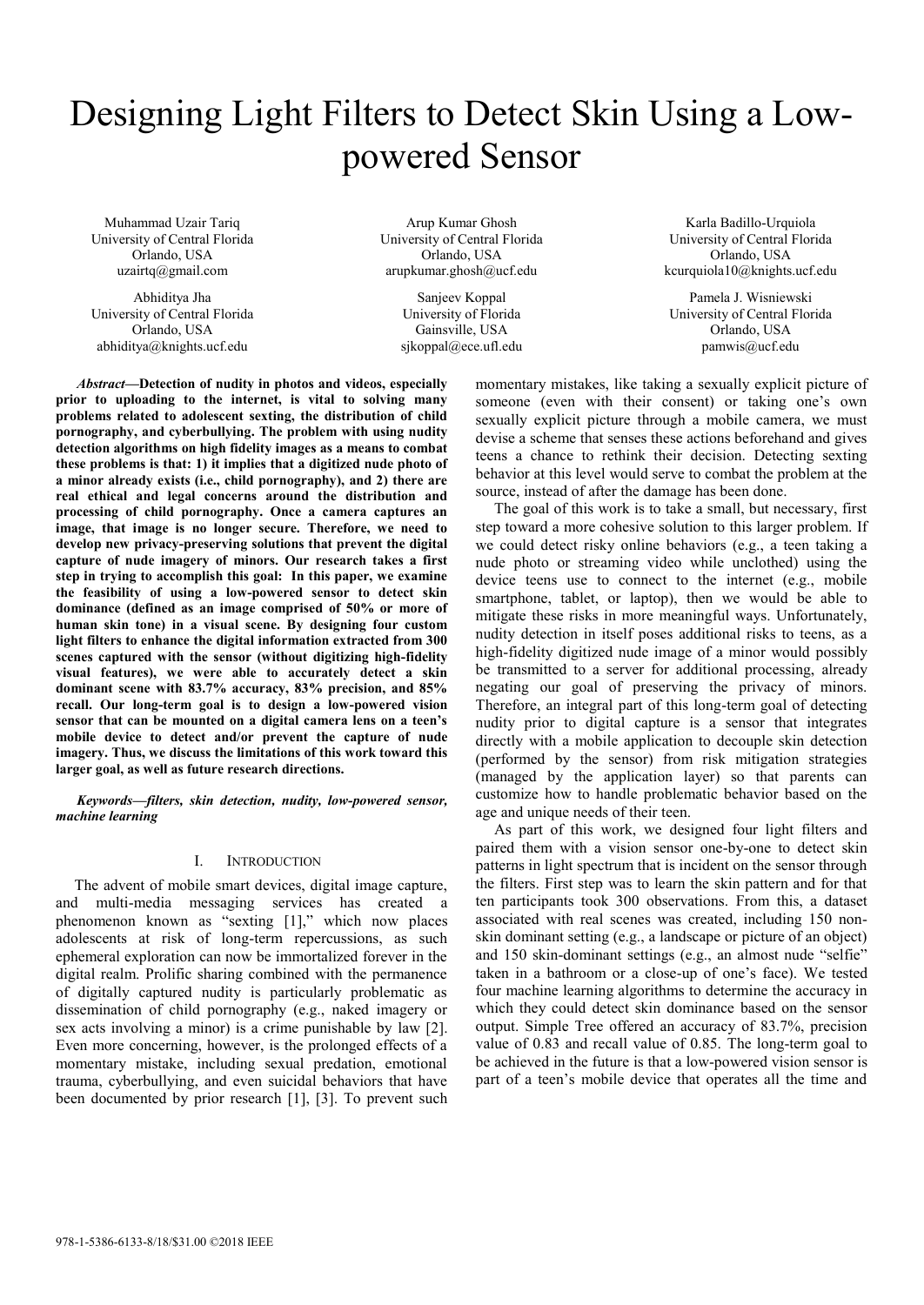detects and/or prevents the digital capture of nude imagery through a regular camera.

## II. BACKGROUND

In the following section, we provide an overview of the current literature regarding adolescent mobile risks and nudity detection approaches.

# *A. Risks Associated with Digitized Nudity*

A recent study found that 15% of teens on Snapchat claim to have received sexually explicit photos and 4% of cellowning teens ages 12-17 say they have sent sexually suggestive nude or nearly nude images of themselves to someone else via text messaging [4]. Teen sexting behaviors are perpetuated by mobile technologies and by several direct messaging applications that are available on smartphones like Kik, Snapchat, and AskFM [5]. Unfortunately, such activities often fall under the jurisdiction of child pornography laws. Child pornography is illegal, and the federal law states that "a picture of a naked child may constitute illegal child pornography if it is sufficiently sexually suggestive. Additionally, the age of consent for sexual activity in a given state is irrelevant; any depiction of a minor under 18 years of age engaging in sexually explicit conduct is illegal" [2].

## *B. The Current State of the Art in Nudity Detection*

Over the last decade, computer scientists have tried to address these problems indirectly through exploring various nudity and skin detection techniques. For instance, Deselaers [6] developed a method for detecting adult nudity in videos based on a bag-of-visual-features representation for frames; Kovac et al. [7] proposed a method for detecting skin color based on RGB color space. Other researchers have used image databases to train a classifier. Lin et al. [8] used a Support VectorMachine (SVM), which has learning skills in the image detection of human nudity. Amato [9] created an application, which is able to intercept images received through various communication channels (e.g., Bluetooth, MMS) on mobile devices based on the Symbian™ operating systems. Once intercepted, the images are analyzed by the component of the system that automatically classifies images with explicit sexual content. Commercially, Facebook, Twitter and Bing are working closely with organizations, such as the National Center for Missing and Exploited Children's CyberTipLine Child Victim Identification Program, to track down illicit photos of minors [10]. PhotoDNA [11], which was developed by Microsoft, seems to be the most popular and latest technological solution for detecting digital nudity by analyzing digital imagery and metadata compared to a database of known images.

The approaches taken across academic researcher and industry have both had their limitations. The commercial solutions primarily focus on preventing the dissemination of child pornography (which already exists), and therefore, the problem in a post-hoc fashion. We argue that a more effective approach is to curtail the problem at the source and take suitable mitigation approaches to prevent the creation and dissemination of such imagery in the first place. Otherwise, all

of the computational academic work related to the detection of nudity has been done at the software-level only; a myriad of algorithms have been designed by the computer science community to increase the accuracy and efficiency of detecting nudity [12]–[20], but they all operate on the already digitized images, that is, digitally-stored instances of nudity. There is no published work articulating the need to reduce teen sexting behavior at hardware level. Skin detection at the predigitization level ensures privacy and in the future in can be combined with detection of other spatial and/or temporal features in nude scenes to prevent teen sexting.

In the following section, we explain in detail the implementation of the skin detector. First, we go into the detail of hardware including the specific design of filters. Then, we explain the setting of the experiment that we performed to test the accuracy of the skin detector. In the results sections, we present and interpret the results of the experiment. Finally, we discuss the implications of this work, provide the limitations associated with the implementation, and outline future work that needs to be done in order to achieve the long-term goal of reducing teen sexting behavior at a more secure level.

## *C. Skin Detection as an Integral Part of Nudity Detection*

Detection of nude scenes requires detection of all kind of contextual and visual features in an image. In reviewing the literature, one of the important features for nudity detection is skin [21], [22]. Islam et al. in [23] states:

"Nudity and pornography have a direct link with human skin. In fact, no pornography can exist without exposure of human skin… A wide range of image processing applications exist, where skin detection is playing a crucial role. Using colour as a detection cue has long being recognized as a robust feature and has become a popular choice in human skin detection techniques."

With this in mind, our work draws from Angelopoulou et al. [24], which showed that skin reflectance exhibits a "W" pattern in wavelength domain. Therefore, we design light filters to detect this pattern through the low-powered vision sensor to improve skin detection on low fidelity imagery.

## III. HARDWARE CONFIGURATION AND COMPONENTS

This section describes the physical hardware components and configuration of our prototype. Since the basic vision sensors (e.g., FireFly Vision Sensor) cannot be connected to a cell phone without dismantling the mobile device and modifying its hardware. Therefore, for the sake of this proofof-concept experiment, we used a separate processing chip i.e., Arduino, for testing purposes (connecting a processing chip to the vision sensor/chip to collect data and perform evaluation for the proposed solution). These sensors, in theory, can be connected to existing mobile processors once our proof-ofconcept has matured into a viable solution for the problem.

## *A. Hardware Components*

*Processor*: We used Arduino/Genuino Board using the open-sourceArduino Software (IDE) which makes it easy to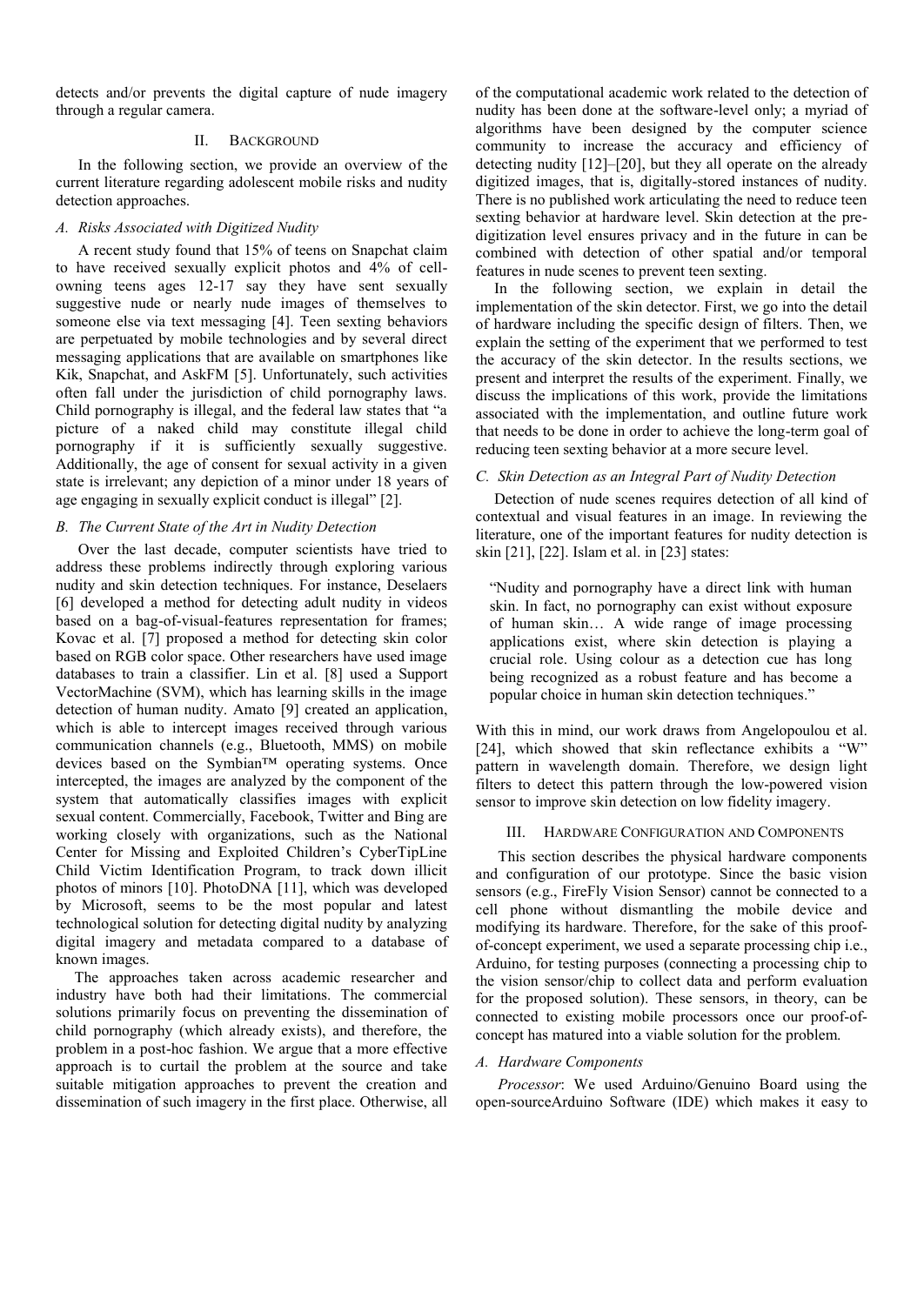write code and upload it to the board. The environment is written in Java and based on Processing and other open-source software.

*Vision Chip (sensor)*: We used the FireFlyBig [25]. The Firefly series of vision chips are a series of flexible resolution vision chips designed for a broad set of visual sensing applications. Two chips are available in this series, the FireflyBig having a resolution of 480x256 pixels, and the FireflySmall with a resolution of 128x256 pixels. We used the former one.

## *B. Hardware Configuration*

The sensor is connected to a processor to send and receive signals. For our purposes, we did not need the 8-bit port. The analog output of the FireFly chip is providing us with pixel values of the pixel array, serially. [Figure 1](#page-2-0) shows an actual setup of our hardware prototype.



<span id="page-2-0"></span>Figure 1. Setup of the Hardware Prototype

Process for configuring the hardware:

- Connect the Arduino Board to the sensor and make sure that all the power and signal ports are connected correctly.
- Write a testing code (Blink program) on Arduino IDE, save it to the Arduino Board and run the code to see if everything is working properly. If the output LED on the Arduino blinks, that means that the Arduino is working properly.
- Run the code to get value from the sensor. Sensor can be tested by covering the pixel array with palm and then taking it away and see if the value that you get are considerably different. Use filters from SwatchBook to put between the sensor and the subject. Check to see if the value received changes with different filters.

These steps ensured that everything was connected and working properly prior to running the experiment.

## IV. DESIGNING CUSTOMIZED LIGHT FILTERS

Before running the experiment, we needed to understand what data is received from the sensor and how filters work on the sensor to provide the useful data that we need. We designed some specific filters to meet these requirements, using basic and commercially available filters.

## *A. Sensors, Sensor Data, and Light Filters*

In the hardware configuration, we intentionally used a sensor with no lens. Therefore, the data was totally defocused. The sensor could act like a regular camera if a lens had been used to focus the light coming from the scene/object onto the pixel array. However, our goal was to defocus the image in order to maintain privacy. Defocusing the image means less feature detection (i.e., low fidelity imagery), which is a key trade-off (between preserving privacy and accurate nudity detection) explicitly made by this research design. This also meant that we could only detect skin, not actual nudity, using the sensor without a lens, which is further discussed in the limitations of this research. An ideal case for detecting nudity with privacy would be when the data that is captured on the pixel array is defocused enough not to be converted back to a recognizable nude image and at the same time has enough distinct features to detect nudity. The pixel array from the sensor provides almost the same value on every pixel for a single capture, which is then averaged to record one value per capture. The value comes out to be a real number greater than zero (represents light intensity in general). In order to allow different features to be present in the data (more than a single value), we took four different captures of the same object/scene with four different light-filters each. We designed these four filters.

## *B. Filter Design*

The selection of the four filters (Filters A, B, C, and D) that we designed can be justified by Angelopoulou et al. [24]. According to the paper, the reflectances of various tones of human skin in the visible range of electromagnetic spectrum form a certain pattern. All the measured reflectances, except for the more dark-skinned (black) people, exhibit a localized "W" pattern (two dips with a bump in the middle). It shows the pattern of reflectances of various tones of human skin for wavelengths of visible light. The main goal of designing filters is to detect the approximate position of the two peculiar dips and a hump shown in the "W" pattern.

Ideally, the filters that we select should act as band pass filters allowing four roughly-distinct range of wavelengths to pass through to the sensor. Filter A should transmit all the wavelengths from 500 to 550nm. Filter B should be designed to transmit only the wavelengths from 550 to 565nm. Filter C should pass wavelengths ranging from 565nm to 580nm and Filter D should allow all the wavelengths above 580 to pass through. The ideal filter will pass the required range of wavelength with 100 percent transmission rate and stop the rest of the wavelengths completely. We combined multiple filters to come up with the designs that resemble the aboveshown filters. Simple optics and mathematics show that multiplication of spectral energy distributions (SEDs) of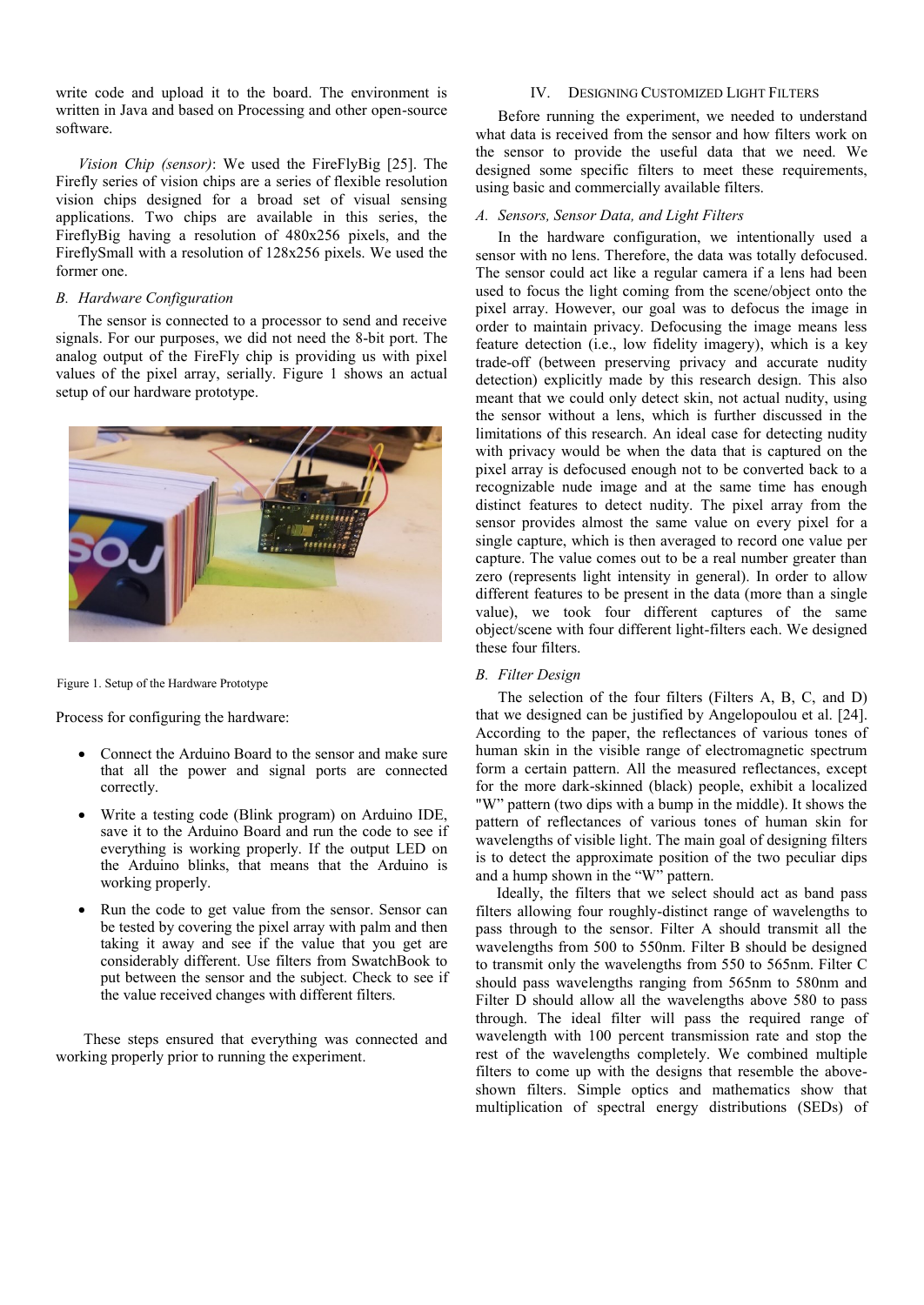overlapping filters give the resultant SED of the combination of the filters. To illustrate this with an example, we discuss how the SED curve of some commonly available filters can be used to design a required filter. Deep Straw (Roscolux #15) and Leaf Green (Roscolux #386) filters were combined to make Filter B.

Similarly, for Filter 'A' we used Hemsley Blue and Moss Green, for Filter 'C' we used Apricot and Leaf Green, and for Filter 'D' we just used single filter i.e., Deep Amber. These four filters differ from the ideal filters in bandwidth and percentage of transmission. They have low transmission and loose bandwidth partially allowing some of the undesirable wavelengths. They can be improved given more variety of filters available in market.



<span id="page-3-0"></span>Figure 2. Ideal Light Filters Needed for the Experiment

## V. STUDY DESIGN

## *A. Data Collection*

We used the FireFly Vision chip [25] to capture 300 real scenes. Half of the scenes were category "1" which means that they were skin dominant while the other category (i.e., "0") contained regular scenes from indoors and outdoors. Skin dominant scenes were defined to be the ones where more than 50% of the scene in front of the sensor had skin. Since there was no lens, every pixel on the lens got the same value (light coming from everywhere) and hence that value was recorded. Each scene was captured four times with 4 different filters that we mentioned in the previous section. The set of these four values is actually one scene or one observation. The field of view of the sensor was restricted by covering the periphery of the pixel array with a hollow dull-black cylinder of radius 5 *mm* and a height of 20 *mm*. For training and testing purposes, the filters were switched manually.

Ten individuals, including the first author, volunteered to help create the data set. They used the vision sensor to capture 30 real scenes each (15 usual and 15 skin-dominant). Each scene was captured 4 times with the 4 different filters. Therefore, we created a total of 300 observations (10 people x 30 scenes = 300). Fifteen of the 30 scenes were taken with high skin content, exposing skin in their bedrooms and washrooms with subjective lighting (mostly fluorescent and incandescent, monochromatic lights were not used) and background. They usually took their selfies depicting typical 'nude selfies' taken by teens indoors. The participants were asked to take 15 skin dominant captures first and then 15 non-skin dominant captures. They subjectively chose 15 different scenes of more than 50% skin, recorded the readings with four filters and kept them aside. Then they chose different scenes of less than 50% skin and recorded the readings with four filters. Distance of sensor from the image subject does not matter but only the fraction of skin reflectance area in the field of view of the sensor. Participants were chosen based on their skin tones. They varied from brown, through beige, to white. We did not include very dark-skinned people (black), since the "W" pattern for the reflectance of spectrum mentioned by

<span id="page-3-1"></span>

| Model                         | Accuracy | Precision | Recall | Prediction<br><b>Speed</b> | Training<br>Time | <b>Model Parameters</b>                                                                                                      |
|-------------------------------|----------|-----------|--------|----------------------------|------------------|------------------------------------------------------------------------------------------------------------------------------|
| <b>Simple Tree</b>            | 83.7%    | 0.83      | 0.85   | $\sim$ 17000<br>obs/sec    | 0.96223<br>sec   | Preset: Simple tree Maximum number<br>if splits: $4$<br>Split criterion: Gini's diversity index<br>Cross Validation: 6-folds |
| Logistic<br>Regression        | 77.3%    | 0.77      | 0.77   | ~100<br>obs/sec            | 13.459<br>sec    | Preset: Logistic Regression Cross<br>Validation: 6-folds                                                                     |
| <b>Linear SVM</b><br>Model    | 74.7%    | 0.77      | 0.71   | ~1000<br>obs/sec           | 3.36 sec         | Preset: Linear SVM Kernel<br>function: Linear Cross Validation:<br>6-folds<br>Multiclass method: One vs One                  |
| <b>Ouadratic SVM</b><br>Model | 94.3%    | 0.94      | 0.95   | ~19000<br>obs/sec          | 1.1068<br>sec    | Preset: Quadratic SVM Kernel<br>function: Quadratic Cross Validation:<br>6-folds<br>Multiclass method: One vs One            |

Table 1: Model Results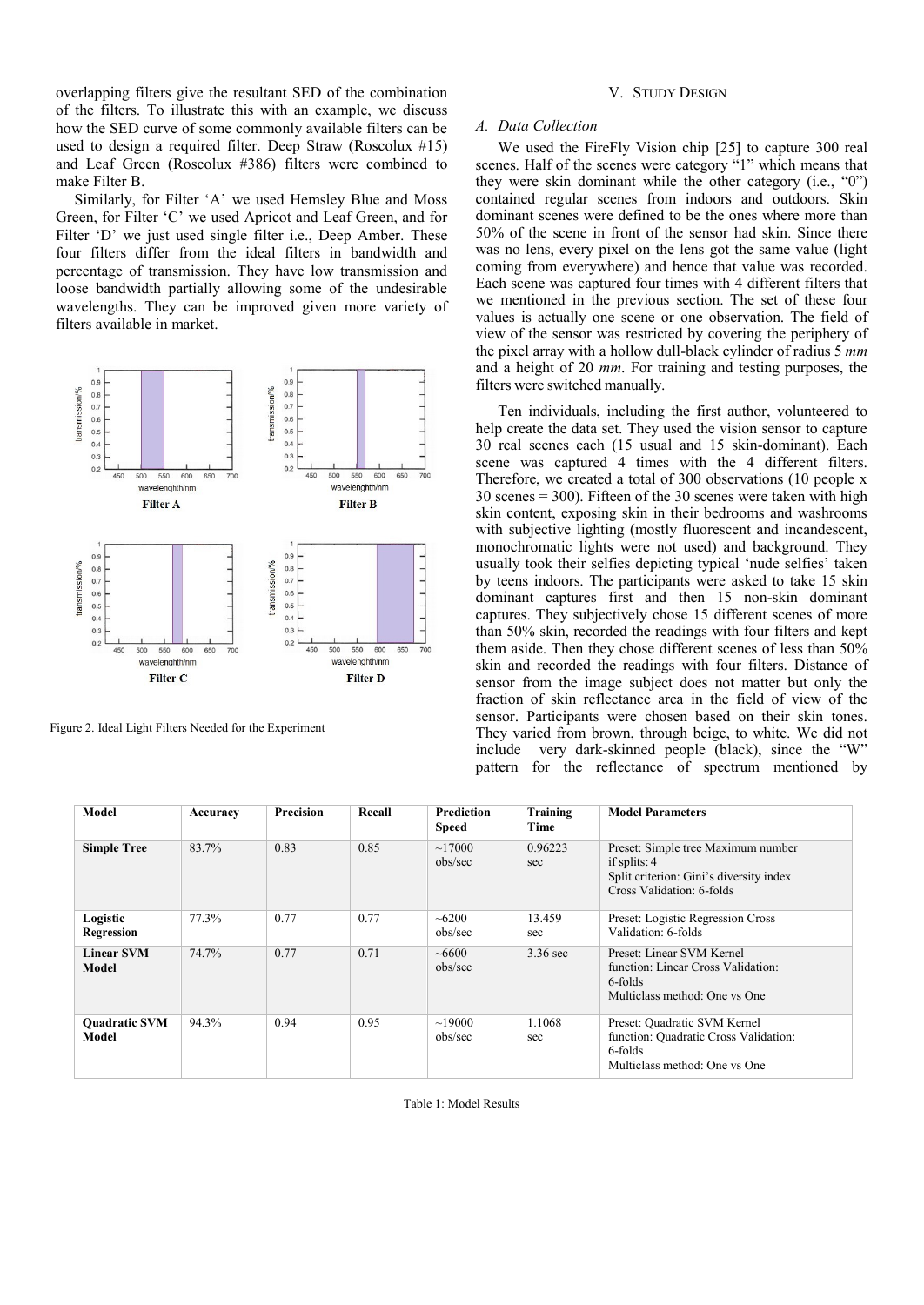Angelopoulou et al. [24] does not exist for them.

## *B. Analysis and Classification*

The four values that we get using the filters make our feature vectors, while the response variable is categorical (0 or 1). A total of 300 observations were split into test and training set, and were used to test the accuracy of four different classification algorithm. These algorithms (Simple Tree, Logistic Regression, Linear SVM and Quadratic SVM) are common for supervised learning tasks, and are chosen considering the type of data. The data that we have is simplified since filters at the hardware level already took care of much of the complexity of the task. The data is only 4 realvalued feature vectors that needs to undergo binary classification. we chose the above-mentioned algorithms based on Alex Smola et al. [21]. Since, we are detecting skin through only four filters, low accuracy is already expected and therefore achieving a classification accuracy of 80% should be considered a success. Skin detectors proposed in [23], [26]– [32] got accuracy around 70% to 90%.

To perform the analysis, we used Statistics and Machine Learning Toolbox of MATLAB. The Classification Learner app is included in the toolbox that allows various training models to classify data using supervised machine learning. The toolbox also let us run these selected models in parallel and display the result in different tabs to compare. We tested four models based on the algorithms selected above and train the models with 250 observations (125 being skin-dominant). Then we tested the models on 50 observations (25 being skindominant) to record the accuracy, precision and recall of the models. Next, we provide results from the four models.

## VI. RESULTS

The results of the four models are shown in Table 1 with figures that illustrate these of these models shown in Figures 3-6. To do the analysis, we made use of Statistics and Machine Learning Toolbox of MATLAB. The Toolbox has an app, Classification Learner, that offers numerous training models to classify data using supervised machine learning. Considering the simplicity of the data, we applied the following four classification models from the options: Simple Tree, Logistic Regression, Linear SVM and Quadratic SVM. We applied 6 fold cross validation to all model. The app takes care of the parameters itself. They are autotuned with optimal regularization constants and hence the app outputs the best accuracy possible for each model. We did not perform any analyses on individual skin tones as the numbers of subsamples are too less to determine individual accuracies for different skin tones.

The four plots shown in Figures 3-6 exhaust all cases of true positives, true negatives, false positives and false negatives for each model. The accuracy of the last model is 94.3% and hence we can see in the plot that it has very less 'dotted lines' (incorrect cases).



Figure 3. Parallel Coordinates Plot using Simple Tree



Figure 4. Parallel Coordinates Plot using Logistic Regression



Figure 5. Parallel Coordinates Plot using Linear SVM



Figure 6. Parallel Coordinates Plot using Quadratic SVM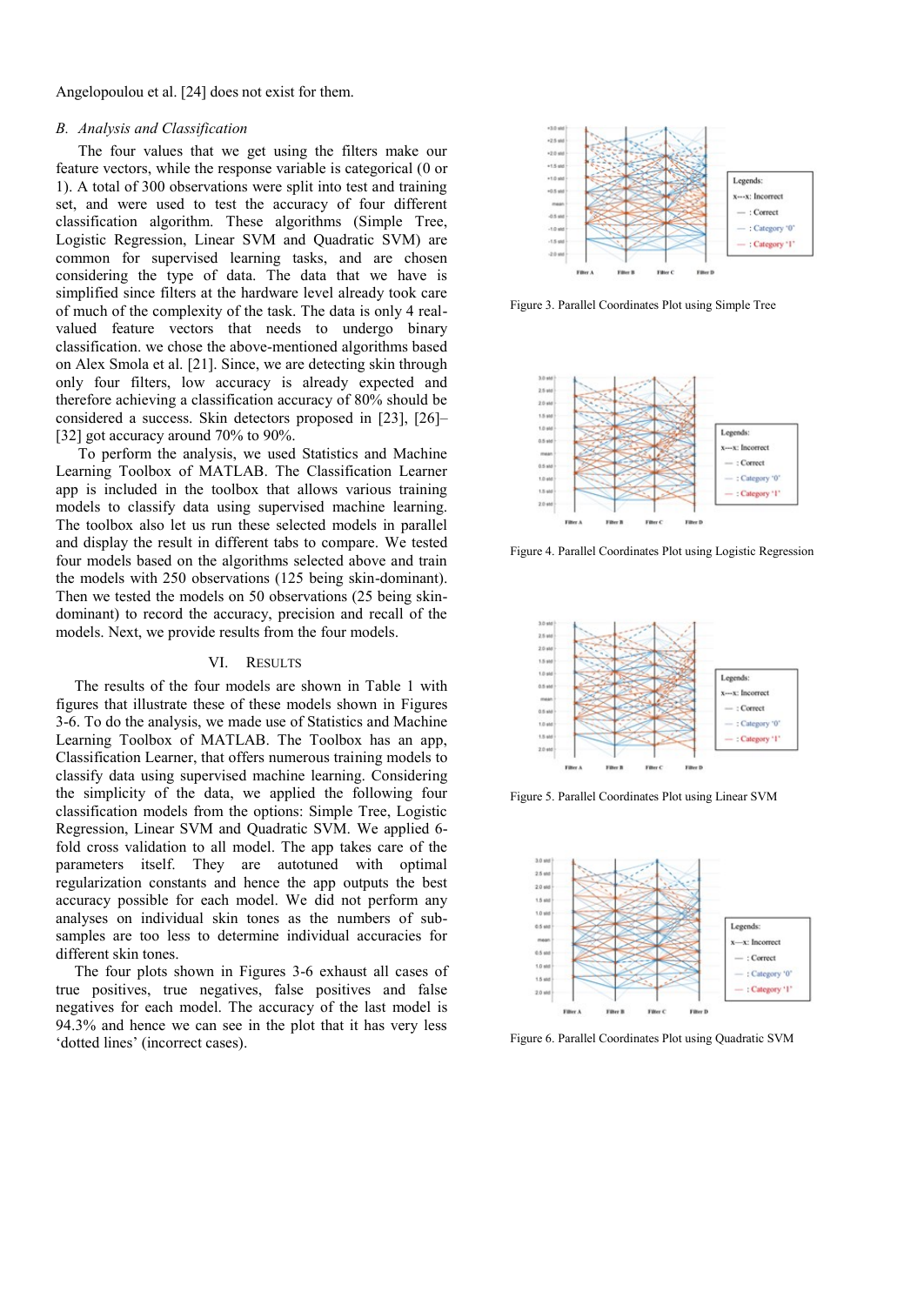#### *A. Evaluation Summary*

By using the four filters we aimed to detect the dip and humps of the "W" pattern mentioned earlier. According to the wavelength ranges of the filters (see Fig. 2), if light is reflected from skin, Filter B should record a relatively higher (but not too much high) value than Filter A, Filter C should record a relatively low (but not too low) value than Filter B and Filter D should record a relatively high value than Filter C (see [Figure](#page-3-0) [2\)](#page-3-0). If we observe the *Parallel Coordinates* plots for the models we used, we can clearly see that the correct category '1' lines are the ones that exhibit the above described nature. By comparing the accuracy, precision, and recall values for the models (see [Table 1\)](#page-3-1) we see that *Logistic Regression* and *Linear SVM* models exhibited lower accuracy as compared to the other two models, and their prediction speeds are also poor. However, *Simple Tree* model offered an accuracy of 83.7% and a prediction speed of 17000 observations per second, and *Quadratic SVM* had an accuracy of 94.3% and a prediction rate of 19000 observations per second. The last model seems to be the best since its accuracy and prediction speed is ahead of others. However, quadratic fitting for such a small training set clearly overfits data, therefore, the best option is the Simple Tree model.

## VII. DISCUSSION

The main contributions of this work are both on theoretical and practical sides. First, the use of a vision sensor for skin detection is innovative since it deals with the detection at hardware level and the fact that it is a low-powered sensor makes it more interesting since it can add an active layer of privacy over the regular mobile camera. Secondly, the accuracy of the skin detection will encourage combined approaches to extract and detect more features from nude imagery in the future. A large database should be generated to ensure good accuracy and to allow evaluation for individual skin tones too, so that we can assess which skin tones are detected more accurately than others. If we were working with digitized images, the pixel resolution would have made a difference according to sampling theory, for example, a lower resolution could have caused the "W" pattern of skin reflectance to lose some of its peculiarity. However, the advantage of this research is that we are working in with a continuous domain and hence the filters act like analog samples of the reflected spectrum.

If the number of filters is increased, the design for each filter is improved. More accuracy can be achieved and dark skin can also be detected since the improved filter might detect some hidden patterns for darker skin (may be in logarithmic scale of wavelength). The false positive cases are less because the "W" pattern for skin is very different from any other skinlike colored-object and the model trained is based on the four filters which are based on the "W" pattern. However, this does not guarantee that teens cannot find ways to get around it. The skin detector may not perform at all under unique cases like nude picture in red light or underwater nude selfie, because the database is small.

## *A. Limitations*

The accuracy of this solution needs to be improved before it can be implemented commercially. Number of filters can be increased to capture minute details in human skin reflectance pattern. Instead of using totally defocused image with one value per filter, a lens can be used to focus different light intensities onto different cells of pixel array. This means we have more information about the scene that is captured by the camera and hence more features could be extracted. To be clear, the prototype implemented does not differentiate between a nude scene and a skin dominant non-nude scene. The work was constrained due to minimal hardware (i.e., vision sensor chip without a lens). This means that the pixel array gets the same value and hence the image is fullydefocused. Although the composition of colors reaching the sensor can be extracted by using light filters (already implemented), shape or location specific features can still not be extracted without a lens.

The module can detect skin dominant scenes which is an achievement towards the goal of detecting nudity considering skin is one of the most important features in the detection of nudity, as also highlighted by Rigan Ap-apid [21]. To detect nudity, we need to use a lens in a way to make the capture partially- defocused but at the same time we need to maintain privacy. An ideal compromise between maintaining privacy and detecting skin with high accuracy would happen when the data that is captured on the pixel array is defocused enough not to be converted back to a recognizable nude image and at the same time has enough distinct features to detect nudity or high skin content.

The biggest constraint to achieving a high accuracy of detection is the lack of already available datasets that can be used to sharpen our classifier model. It is difficult to capture 'real' nude scenes through the sensor to form a big database. One way could be to run a slideshow of nude images on a monitor screen and place the vision sensor in front of the screen to capture all the samples found in existing nudity related databases on the internet. However, this scheme does not work. The intrinsic glare of the monitor screen barges into data being sensed by the sensor and hence the classifier that will be learned on that data will not work for real nude scenes.

Another constraint is related to the mechanics of the sensor. Since we have introduced four light filters to extract low level features and build a classifier, we must have four values as inputs to the classifier every time we attempt to detect nudity. This means that four different filters must be used to capture the same scene at a given time. Switching between the filters mechanically in front of the sensor is not feasible and requires time, space, and mechanical power. One solution could be to use four separate sensors with different filters. This saves time though it still consumes space and electrical power. Another solution that is more feasible, in our case (fully-defocused capture i.e., one numeric value per filter), is to partition the pixel array on the sensor into 4 quadrants and read four values at a time. This saves time, space, and power though it will only work for very defocused or fully-defocused captures.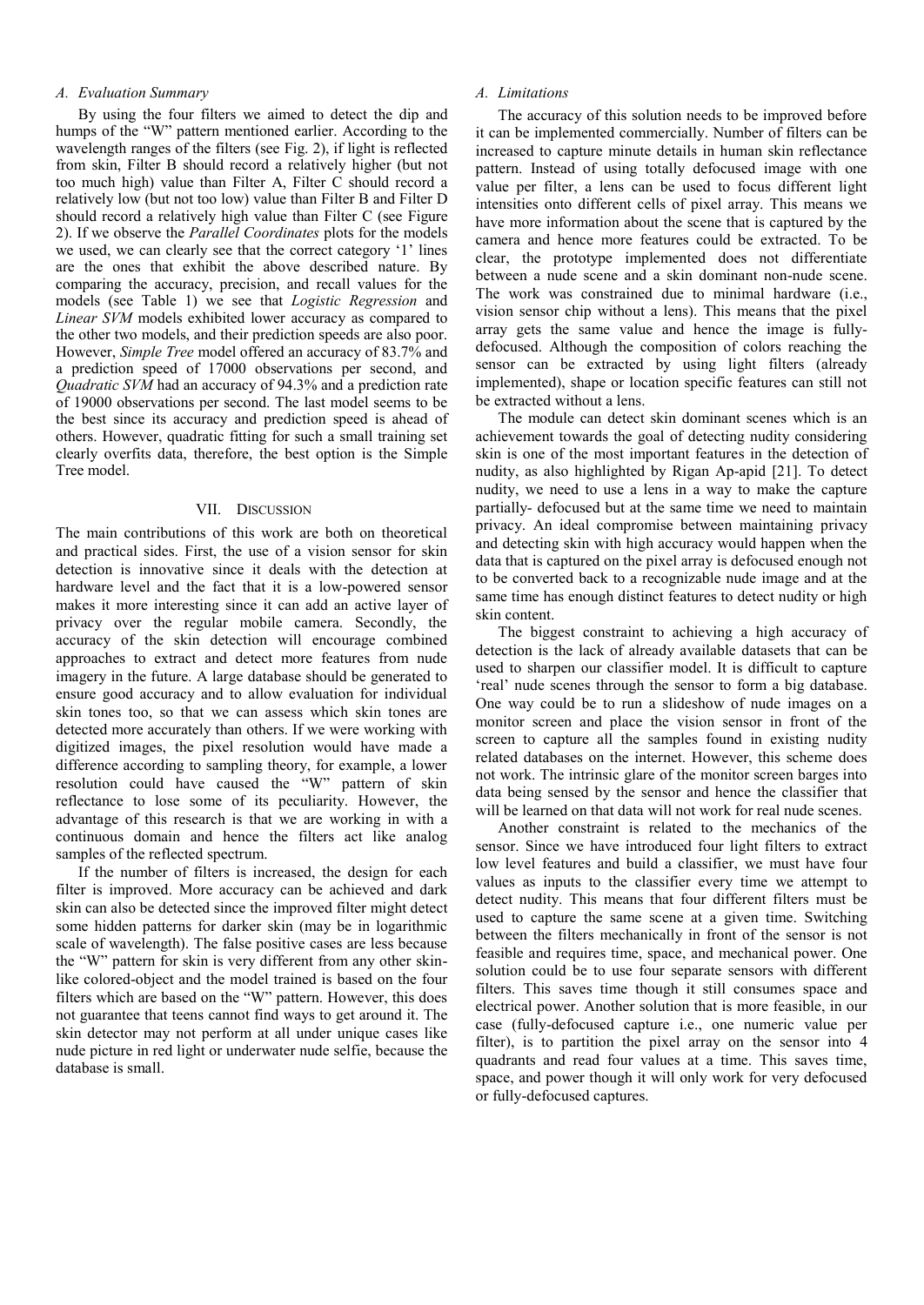Finally, we are not providing a hardware-ready solution. Instead, we are presenting a proof-of-concept as an implementable idea that mobile companies can take into account while designing their products.

## *B. Future Research*

Future research will need to test this approach on mobile devices. Using mobile processors, the information of detection (either binary information i.e., detected or not detected, or multiple levels of detection) could be sent through the background service that is operating the sensor to an application in the mobile that controls the regular camera of the device. If the accuracy of feature detection in the defocused images increases, nudity can also be detected while preserving the privacy, and the information can be sent to an application inside that mobile device which can then control the camera according to different mitigation levels.

In essence, this application will receive the information of detection of nudity and take appropriate actions according to the criteria preset by the guardians/parents of the user of that mobile device. The application might offer multiple types of mitigation approaches, including: 1) On a very basic level, it might record the number of times the user (teen) has tried to take a nude picture, 2) The app could shut off the device's camera for 60 seconds, and 3) The app may warn the user up to a certain number of instances of attempts and then goes on to blocking the camera. Depending on the balance between parental control and teen self-regulation appropriate for a given parent-child relationship [33]–[35], these parameters may be shifted to adjust to the needs of the users. Such approaches might take us one step closer to solutions that help teens make better online choices. Some reasons why we believe our approach presents a feasible solution moving forward include:

- This solution caters for the age factor in a way that it presumes that the mobile application will be installed on a mobile device that belongs to an underage user. Therefore, the skin detection algorithms do not need to differentiate between adults versus minors.
- The processing power, time and space for the skin detection process through this sensor can easily be handled by a mobile processor. Although, processing low-level features is a compromise on accuracy of classification, detection of nudity eventually in real time on a portable device like a cell phone is the central goal and so this compromise is necessary.
- The sensor used is a low powered sensor with a set of 4 filters that can operate 24/7 and captures low level features that are easy to process in real time. This makes it compatible with real-time applications like Skype, Facetime etc. Also, such a sensor offers privacy, since these captures by the vision sensors are defocused and are unrecognizable to any human. This means that nudity can be detected before digital capture (via regular camera) of the scene.

Although the current prototype detects only skin, the use of lens with a low-powered sensor in a mobile device may be able to address the problem of detecting nudity in the future. Detecting nudity at this level will give more control, for instance, over capturing of an image through the regular mobile camera. Furthermore, the presence of a mobile application or background service to manage risk mitigation strategies once nudity is caught will make the solution even more comprehensive and manageable.

However, the sensor would need to be integrated with the camera lens by phone manufacturers or done after-market in a way that ensures that it cannot easily be removed from the mobile device by teens trying to circumvent its functionality. Thus, to move forward with a consumer-ready product, multiple stakeholders (e.g., phone manufacturers, operating system providers, designers, engineers, and researchers) need to work together to develop an end-to-end solution that both detects risky sexting behaviors and works to mitigate these behaviors before they endanger the safety of our youth. The merging of the fields of Computer Engineering, Psychology, and Human-Computer Interaction will enable us to create and evaluate a novel solution to the problem of adolescent sexting behaviors. By de-coupling risk detection (i.e., sensor) from risk mitigation strategies employed (i.e., application), we can move toward building an integrated solution that is both technically feasible and that practically addresses the human context of the problem at hand [36]. Finally, conducting user studies prior to developing our solution and assessing the viability of our solution after it has been built will ensure that our work translates into broader societal impact.

## VIII. CONCLUSION

We developed a skin detector module that uses a vision sensor and 4 filters to detect a skin dominant scene. As soon as the electromagnetic spectrum falls onto the sensor, the detector tells whether the reflectance pattern was skin dominant or not with an accuracy of 83%. Its novelty is in the fact that this detector does not operate on an already digitized image but detects skin at the hardware level. This ensures privacy. Our main contribution is in designing the light filters for sensor to increase the accuracy of skin detection. The long-term goal to be achieved in the future is to design a low-powered vision sensor that can be mounted on a digital camera lens on a teen's (or any minor under the age of eighteen) mobile device to detect and/or prevent the capture of nude imagery.

#### **REFERENCES**

- [1] "Sexting," *Wikipedia*. 18-Feb-2018.
- [2] "Citizen's Guide To U.S. Federal Law On Child Pornography | CRIMINAL-CEOS | Department of Justice." [Online]. Available: https://www.justice.gov/criminal-ceos/citizens-guide-us-federal-lawchild-pornography. [Accessed: 05-Feb-2018].
- [3] P. Wisniewski, H. Xu, M. B. Rosson, D. F. Perkins, and J. M. Carroll, "Dear Diary: Teens Reflect on Their Weekly Online Risk Experiences," in *Proceedings of the 2016 CHI Conference on Human Factors in Computing Systems*, New York, NY, USA, 2016, pp. 3919–3930.
- [4] A. Lenhart, "Teens and sexting," *Pew internet & American life project*, vol. 1, pp. 1–26, 2009.